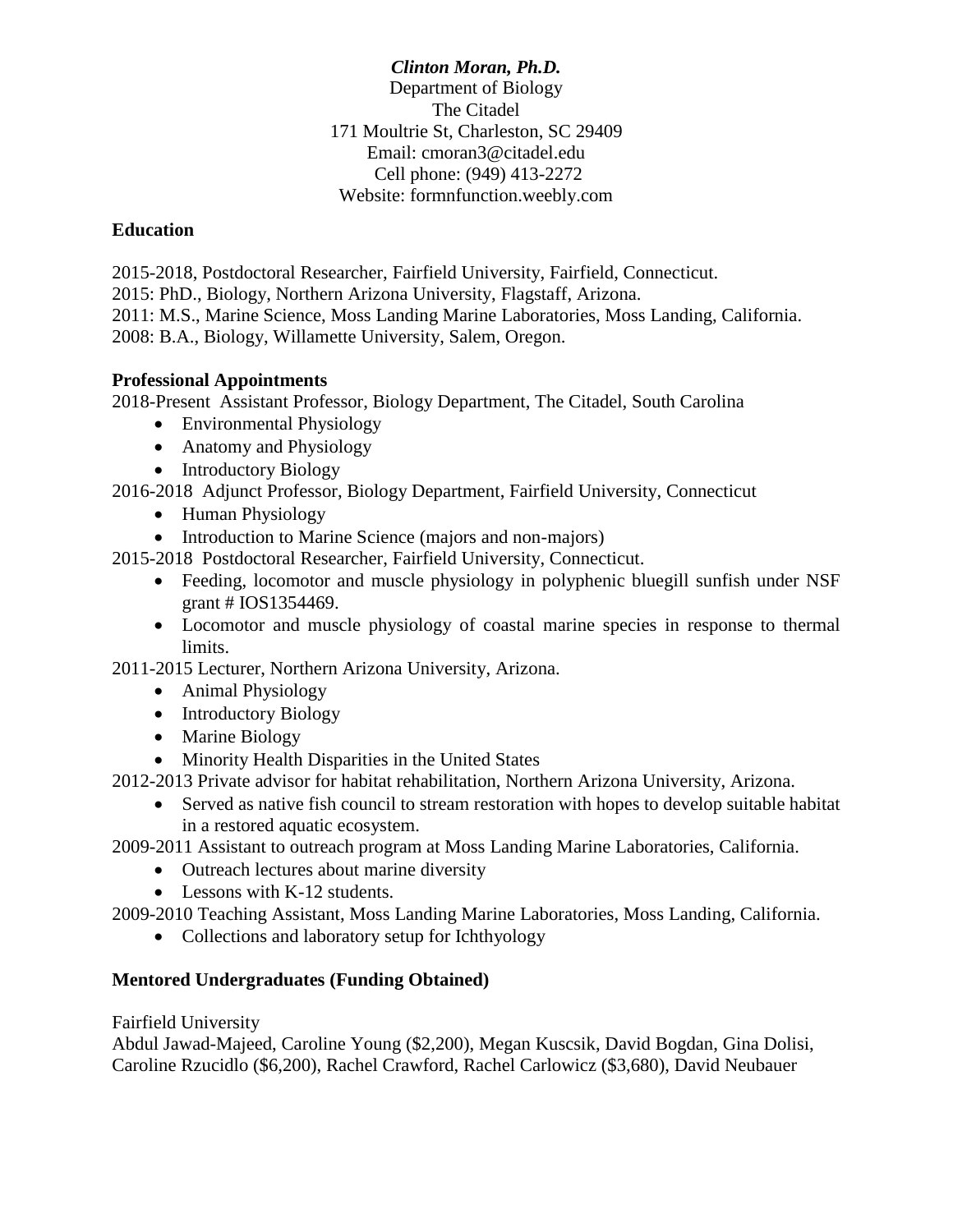Northern Arizona University

Andrew Johnson (\$200), Carlos Lerma (\$1,500), Yoradano Jimenez (\$1,500), Tammy Knecht

### **Funding Received**

2018 - The Citadel's professional development grant- \$2,000

- 2018 Fairfield University Science Institute- \$1150
- 2017 Fairfield University Science Institute- \$850

2014 - ARCS Fellowship- \$7,000

- 2014 SICB Charlotte Mangum Student Support Award- \$400
- 2013 NAU Graduate Student Government Award- \$300
- 2012 2013 Genes to the Environment Fellowship Award- \$40,000
- 2012 NAU Hooper Fund \$2,500
- 2010 California SEA Grant- \$3,000

### **Publications \*Undergraduate mentee**

**Moran, C.J.,** Young, C.M., Gerry, S.P. Effects of overwintering temperatures on the escape response in cunner (*Tautogolabrus adspersus*). Journal of Experimental Zoology. *In Review.*  **Moran, C.J., \***Rzucidlo, C.L., Ellerby, D.J., Gerry, S.P. 2018. Laboratory constraints on feeding behaviors in polymorphic bluegill sunfish (*Lepomis macrochirus*). Freshwater Biology. *In Revision.*

**Moran, C.J., \***Neubauer, D.L., \*Rzucidlo, C.L., Gerry, S.P. 2018. Temperature constrains locomotion and muscle function in cunner (*Tautogolabrus adspersus*). Comparative Biochemical Physiology. *In Press.* 

Ellerby, D.J., \*Berlin, C.G., \*Cathcart, K.J., \*Dornon, M.K., \*Gee, J.K., \*Feldman, A. **Moran, C.J.** 2018. Ecotypic variation in bluegill sunfish: pacing performance traits in context with behavior in the field. Evolutionary Ecology. *In Press.* 

**Moran, C.J.,** \*Carlowicz, R.M., Gerry, S.P. A temperate labrid fish demonstrates compensatory mechanisms to feed at torpor inducing temperatures. Journal of Zoology. *In Press.*

**Moran, C.J.,** Gerry, S.P., O'Neill, M., \*Rzucidlo, C., Gibb, A.C. 2018. [Behavioral](https://www.researchgate.net/publication/324229413_Behavioral_and_physiological_adaptations_to_high-flow_velocities_in_Southwestern_native_chubs_Gila_spp?_sg=-He_aBKvH9BLTFWoPUWB7C7NZa7eeKekk48KFm9fAnu-MPEv-vUZVXs4NJ7pLAOimbyrXMhh4z_KZdwIVYJTrlr6qhllFFxgr1FdOEw0.XxADiMsTklaK4Yj5SvJCMx46pQs2fP9HjJmbb-VWkdxF5z9qOkdR6SVKAXM212FAC6fDDqn76_HGmgGbtdQR-w) and physiological adaptations to high-flow velocities in [Southwestern](https://www.researchgate.net/publication/324229413_Behavioral_and_physiological_adaptations_to_high-flow_velocities_in_Southwestern_native_chubs_Gila_spp?_sg=-He_aBKvH9BLTFWoPUWB7C7NZa7eeKekk48KFm9fAnu-MPEv-vUZVXs4NJ7pLAOimbyrXMhh4z_KZdwIVYJTrlr6qhllFFxgr1FdOEw0.XxADiMsTklaK4Yj5SvJCMx46pQs2fP9HjJmbb-VWkdxF5z9qOkdR6SVKAXM212FAC6fDDqn76_HGmgGbtdQR-w) native chubs (Gila spp.)Journal of Experimental Biology. 221, 1-9.

**Moran, C.J.**, Ward, D., Gibb, A.C. 2018. Key morphological features favor the success of nonnative fish species under altered river conditions in the Colorado River Basin, USA. Transactions of the American Fisheries Society. 147, 948-958.

**Moran, C.J., \***Rzucidlo, C.L, \*Carlowicz, R.M., Gerry, S.P. 2018. Stereotyped feeding behaviors of polyphenic bluegill sunfish. Journal of Zoology. 305, 116-123.

**Moran, C.J.**¸ O'Neill, M., Armbruster, J.W. and Gibb, A.C. 2017. Can members of the Southwestern *Gila robusta* species complex be distinguished by their morphological features? Journal of Fish Biology. 91(1), 302-316.

**Moran, C.J.**, Ferry, L.A. and Gibb, A.C. 2016. Why does *Gila elegans* have a bony tail? A study of swimming morphology convergence. Zoology. 119(3): 175-181.

Gibb, A. C., Staab, K., **Moran, C.J.** and Ferry, L. A. 2015. The teleost intramandibular joint: a mechanism that allows fish to obtain prey unavailable to suction feeders. Integrative and Comparative Biology, 55(1), 85-96.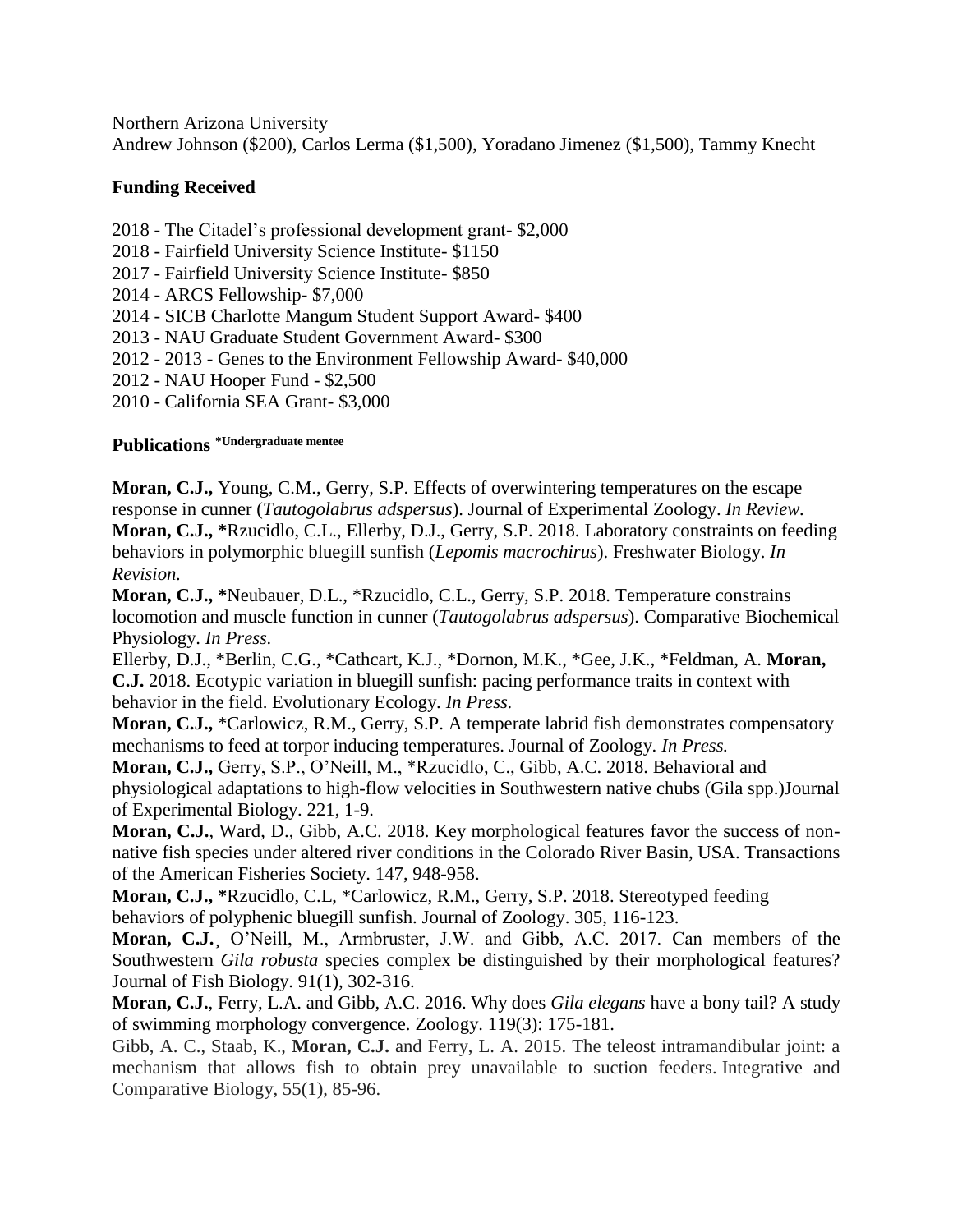**Moran, C.J.** and Ferry, L.A. 2014. Bite force and feeding kinematics in the North Pacific Kyphosidae. Journal of Experimental Zoology 321A: 189-197.

**Moran, C.J.** and Ferry, L.A. 2011. Curious food procurement in the family Kyphosidae. Moss Landing Marine Laboratories Master's thesis.

#### **Invited Presentations**

**Moran, C.J.** 2018. Vertebrate feeding mechanisms. Hood College, Frederick, MD.

**Moran, C.J.** 2018. Putting the COLD in cold blooded: overwintering physiology of cold water fishes. University of North Georgia, Dahlonega, GA.

**Moran, C.J.** 2018. Putting the COLD in cold blooded: overwintering physiology of cold water fishes. Fitchburg State University, Fitchburg, MA.

**Moran, C.J.** 2017. Physiological ecology of hibernating labrid fishes. Florida Southern College. Lakeland, FL.

**Moran, C.J.** 2017. A fish tail: using functional morphology to conserve Arizona's native fish legacy. Invited for State University of New York New Paltz Lecture Series. New Paltz, NY.

**Moran, C.J.** 2016. A fish tail: using functional morphology to conserve Arizona's native fish legacy. Invited for Donald J. Ross Sr. lecture series. Fairfield, CT.

**Moran, C.J.** and Ferry, L.A. 2011. Scraping in the north Eastern Pacific Kyphosid. *Girella nigricans*. Arizona State University, Tempe, Arizona.

# **Presentations \*Undergraduate mentee**

\*Rzucidlo, C.L., **Moran, C.J.** and Gerry, S.P. 2018. Locomotor performance and muscly physiology of tautog (*Tautoga onitis*). Society for Integrative and Comparative Biology. San Francisco, CA. (Poster).

\*Young, C.M., **Moran, C.J.** and Gerry, S.P. 2018. Effects of temperature on the escape response of cunner. Society for Integrative and Comparative Biology. San Francisco, CA. (Poster).

\*Carlowicz R.M., **Moran, C.J.** and Gerry, S.P. 2018. Temperature effects on feeding kinematics in cunner, a hibernating labrid fish. Society for Integrative and Comparative Biology. San Francisco, CA. (Poster).

Gerry, S.P. and **Moran, C.J.** 2017. Lab versus field: feeding kinematics of polyphenic bluegills (*Lepomis macrochirus*). Gothenburg, Sweden.

**Moran, C.J.** and Gerry, S.P. 2017. Locomotor physiology of a hibernating fish in the family Labridae. Gothenburg, Sweden. (Poster)

**Moran, C.J., \***Rzucidlo, C.L., Gerry, S.P. 2017. Locomotor physiology of a hibernating fish in the family Labridae. Society for Integrative and Comparative Biology. New Orleans, LA.

\*Rzucidlo, C.L., **Moran, C.J.,** Gerry, S.P. 2017. Do bluegill feed differently in the wild vs. the lab? Society for Integrative and Comparative Biology. New Orleans, LA. (Poster).

\*Carlowicz, R., **Moran, C.J., \***Rzucidlo, C.L., Gerry, S.P. 2017. Variation in feeding behavior in polyphenic bluegill. Society for Integrative and Comparative Biology. New Orleans, LA. (Poster).

**Moran, C.J.**, \*Rzucidlo, C.L., Gerry, S.P. 2017. Locomotor muscle kinematics and enzyme activity of polyphenic bluegill sunfish. Society for Integrative and Comparative Biology. New Orleans, LA. (Poster).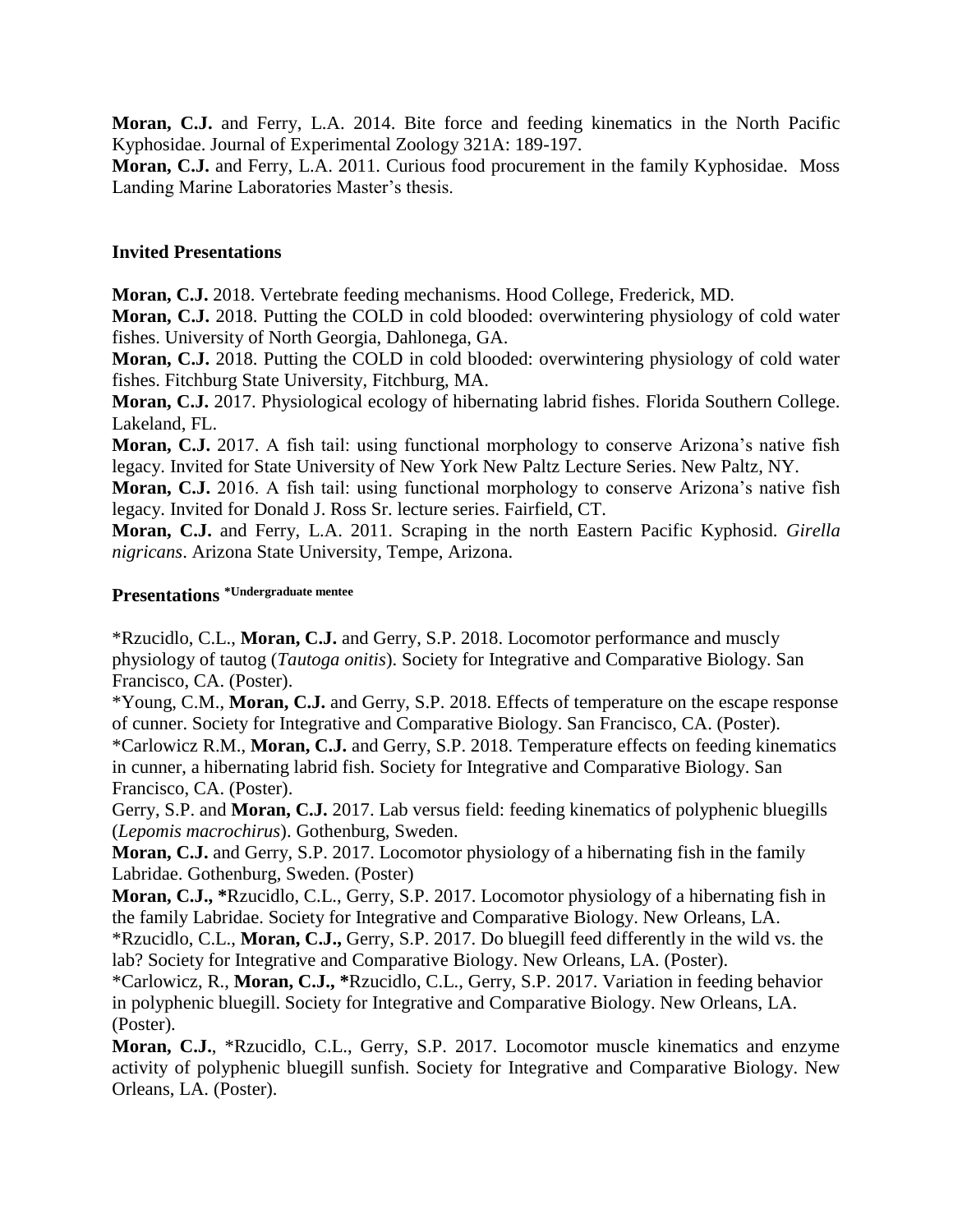**Moran, C.J.**, \*Neubauer, D., \*Rzucidlo, C., Gerry, S.P. 2016. Feeding behavior variation in polyphonic bluegill sunfish. International Congress of Vertebrate Morphology. Washington, DC. **Moran, C.J.**, O'Neill, M., Gibb, A.C. 2016. Are Southwestern fishes specialized for a life in flow? Society for Integrative and Comparative Biology. Portland, OR.

**Moran, C.J.** 2015. Intraspecies variation of predator escape response kinematics in Southwestern cyprinid. Society for Integrative and Comparative Biology. West Palm Beach, FL.

**Moran, C.J.** 2014. Temperature impacts on vertebral column morphology in *Gila sp.* Colorado River Aquatic Biologist Meeting. Laughlin, NV.

**Moran, C.J.** and Gibb, A.C. 2014. Convergent evolution of high-performance swimming morphology in an Arizona freshwater fish. Society of Integrative and Comparative Biologists. Austin, TX.

**Moran, C. J.** and Gibb, A.C. 2013 Evolutionary Convergence in a southwestern native fish. Desert Fishes Council. Flagstaff, AZ.

**Moran, C.J.**, \*Knecht, T., Gibb, A.C. 2013. My, what big eyes you have, all the better to see you with, all the better to eat you with? Comparing eye diameter in native and non-native fishes of Arizona. Joint Meeting of Ichthyologists and Herpetologists. Albuquerque, NM. (Poster)

**Moran, C.J.**, \*Lerma, C., Gibb, A.C. 2013. A tail of two fishes: Evolutionary convergence and divergence in caudal peduncle morphology in southwestern native fishes. Joint Meeting of Ichthyologists and Herpetologists. Albuquerque, NM. (Poster)

**Moran, C.J.**, \*Lerma, C., Gibb, A.C. 2013. A tail of two fishes: Evolutionary convergence and divergence in caudal peduncle morphology in southwestern native fishes. Society for Integrative and Comparative Biology. San Francisco CA.

**Moran, C.J.**, \*Lerma, C., Gibb, A.C. 2013. A tail of two fishes: Evolutionary convergence and divergence in caudal peduncle morphology in southwestern native fishes.  $12<sup>th</sup>$  Biannual Conference of the Colorado Plateau. Flagstaff, AZ.

**Moran, C.J.**, \*Knecht, T., Gibb, A.C. 2012. My, what big eyes you have, all the better to see you with, all the better to eat you with? Comparing eye diameter in native and non-native fishes of Arizona. 12<sup>th</sup> Biannual Conference of the Colorado Plateau. Flagstaff, AZ (Poster)

**Moran, C.J.**, \*Lerma, C., \*Jimenez Y., Gibb, A.C. 2012. Can members of the *Gila* complex be morphologically distinguished across life history stages? Society of Integrative and Comparative Biology. San Francisco, CA. (Poster), Desert Fish Council. Death Valley, CA. and Arizona Department of Game and Fish. Phoenix, AZ.

**Moran, C.J.**, \*Knecht, T., Gibb, A.C. 2012. My, what big eyes you have, all the better to see you with, all the better to eat you with? Comparing eye diameter in native and non-native fishes of Arizona. Desert Fish Council. Death Valley, CA.

**Moran, C.J.** and Ferry, L.A. 2011. Curious food procurement in the family Kyphosidae. Society of Integrative and Comparative Biologists. Salt Lake City, UT.

**Moran, C.J.** and Ferry, L.A. 2010. Scraping in the north Eastern Pacific Kyphosid. *Girella nigricans*. Joint Meeting of Ichthyologists and Herpetologists. Providence, RI. (Poster)

**Moran, C.J.** and Ferry, L.A. 2010. Scraping in the north Eastern Pacific Kyphosid. *Girella nigricans*. CSUMB Currents Symposium. Monterey, CA. (Poster)

### **Outreach**

2016- Guest lecturer for Bassick High School students, Bridgeport, Connecticut.

2014 - Instructor for the Watershed Research and Education Program, Flagstaff, Arizona

2013 - Guest lecturer for title 1 classes, Phoenix, Arizona